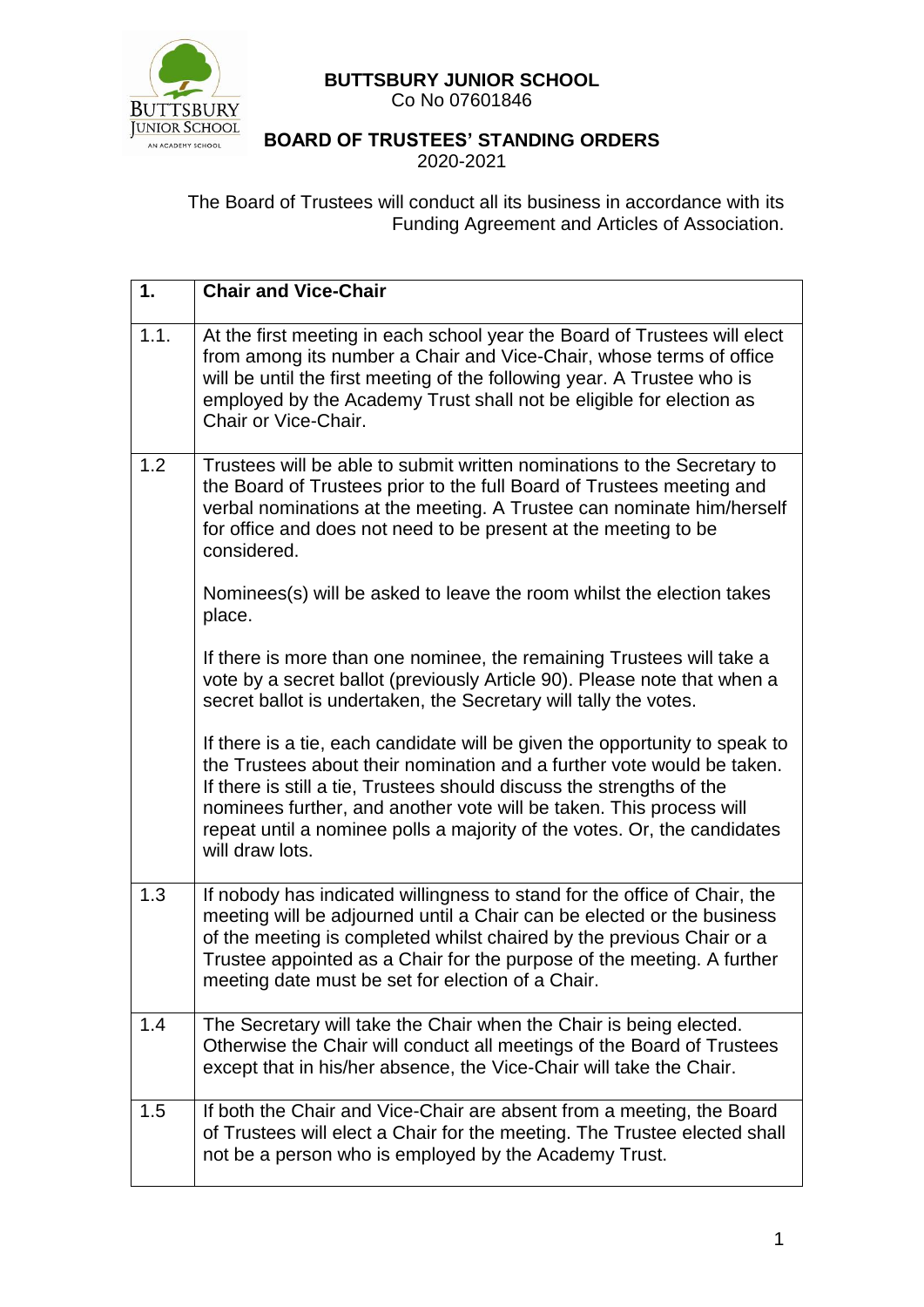| 1.6 | If the Chair resigns, or has to relinguish the office for any reason, the<br>Vice-Chair will act as Chair until a successor is appointed at the next<br>meeting of the Board of Trustees. The election of Chair will be a<br>specific item of business on the agenda for that meeting.                                                                                                                                                                                                           |
|-----|--------------------------------------------------------------------------------------------------------------------------------------------------------------------------------------------------------------------------------------------------------------------------------------------------------------------------------------------------------------------------------------------------------------------------------------------------------------------------------------------------|
| 1.7 | If the Vice-Chair resigns, or has to relinguish the office for any reason,<br>a successor will be appointed at the next meeting of the Board of<br>Trustees.                                                                                                                                                                                                                                                                                                                                     |
| 1.8 | If both the Chair and Vice-Chair resign, or have to relinquish their<br>offices for any reason, the Board of Trustees will elect their<br>successor(s) at their next meeting.                                                                                                                                                                                                                                                                                                                    |
| 1.9 | The Chair can be removed from office in accordance with Article 92 and<br>93. A motion to remove the Chair or Vice-Chair must be an agenda<br>item for a Board of Trustees meeting and must be confirmed by<br>resolution at the follow up meeting held not less than 14 days after the<br>first meeting. The Trustee proposing the removal must state his/her<br>reasons for doing so at the meeting. The Chair or Vice-Chair must be<br>given the opportunity to make a statement in response. |
| 2.  | <b>Calendar of Meetings</b>                                                                                                                                                                                                                                                                                                                                                                                                                                                                      |
| 2.1 | The Board of Trustees will meet at least four times in each school year,<br>preferably termly. Any decision can only be made when quorate.                                                                                                                                                                                                                                                                                                                                                       |
| 2.2 | Committees will meet at a frequency determined by the Board of<br>Trustees.                                                                                                                                                                                                                                                                                                                                                                                                                      |
| 2.3 | The Board of Trustees will plan its meetings dates, including those of<br>any committee and/or working groups, on an annual basis no later than<br>at the first Board of Trustees meeting in the Autumn term each year.                                                                                                                                                                                                                                                                          |
| 3.  | <b>Timing and Duration of Meetings</b>                                                                                                                                                                                                                                                                                                                                                                                                                                                           |
| 3.1 | Meetings will start at times that are acceptable to the Board of Trustees<br>and will aim not to exceed 2 hours in duration                                                                                                                                                                                                                                                                                                                                                                      |
| 3.2 | Where the business has not been completed within the agreed time,<br>those Trustees present may resolve to continue the meeting in order to<br>deal with the business notified on the agenda or to make arrangements<br>for a further meeting to complete the business.                                                                                                                                                                                                                          |
| 3.3 | A meeting may be discontinued at any time if the Board of Trustees so<br>resolves.                                                                                                                                                                                                                                                                                                                                                                                                               |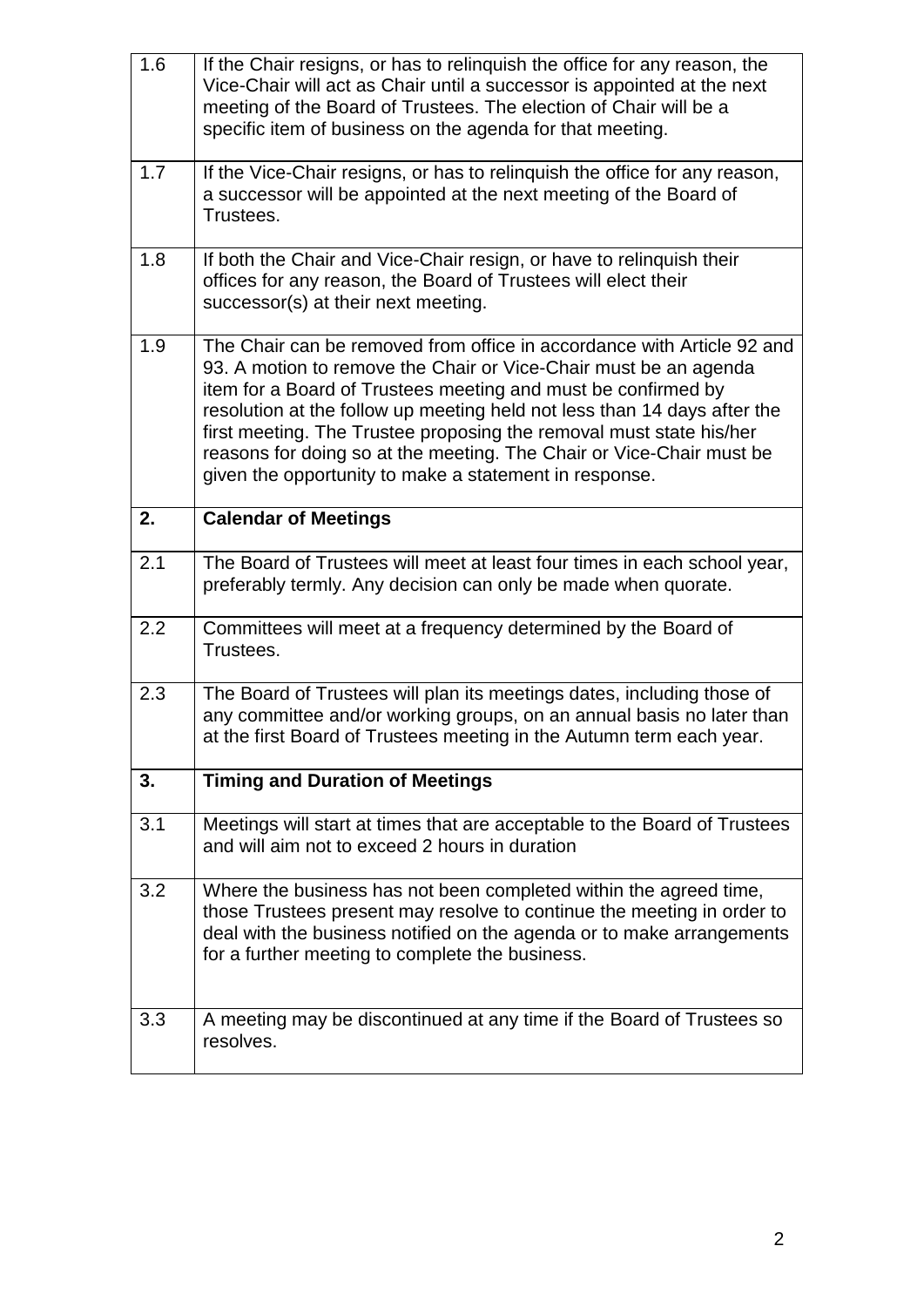| 4.  | Quorum                                                                                                                                                                                                                                                                                                                                                                               |
|-----|--------------------------------------------------------------------------------------------------------------------------------------------------------------------------------------------------------------------------------------------------------------------------------------------------------------------------------------------------------------------------------------|
| 4.1 | The quorum for a meeting of the Board of Trustees is half of the total<br>number of Trustees holding office on the date of the meeting (rounded<br>up to the next whole number).                                                                                                                                                                                                     |
|     | For the purpose of appointing a parent Trustee under Article 57, any<br>vote on the removal of a Trustee in accordance with Article 67 or any<br>vote on the removal of the Chair in accordance with Article 91 shall be<br>two-thirds (rounded up to a whole number) of the persons who are at<br>the time Trustees entitled to vote on those matters.                              |
| 4.2 | If a meeting becomes inquorate no further decisions can be made.                                                                                                                                                                                                                                                                                                                     |
| 4.3 | If a meeting is inquorate or discontinued for any reason, any items<br>requiring a decision will be placed on the agenda of a subsequent<br>meeting.                                                                                                                                                                                                                                 |
| 5.  | <b>Withdrawal from meetings</b>                                                                                                                                                                                                                                                                                                                                                      |
| 5.1 | Trustees will be required to withdraw from a meeting in which they have<br>a direct or indirect duty or personal interest (as set out in Articles 98<br>and 99).                                                                                                                                                                                                                     |
| 5.2 | If there is a dispute about a person attending a Board of Trustees<br>meeting being required to withdraw, the matter of withdrawal shall be<br>determined by the Board of Trustees.                                                                                                                                                                                                  |
| 6.  | <b>Secretary to the Board of Trustees</b>                                                                                                                                                                                                                                                                                                                                            |
| 6.1 | The Board of Trustees shall appoint a Secretary to the Board of<br>Trustees for such term; at such remuneration and upon such conditions<br>as they may think fit. The Secretary shall not be a Trustee or a Head<br>Teacher.                                                                                                                                                        |
| 6.2 | Should the Secretary not attend a meeting at short notice, then a<br>Trustee, but not the Head Teacher, can act as Secretary for that<br>meeting.                                                                                                                                                                                                                                    |
| 6.3 | All the meetings will be convened by the Secretary, in accordance with<br>arrangements made by the Board of Trustees, but subject to:                                                                                                                                                                                                                                                |
|     | a) The Chair may convene a special meeting for urgent reasons in<br>consultation with the Secretary;                                                                                                                                                                                                                                                                                 |
|     | b) Any 3 Trustees acting together may write to the Secretary to ask<br>that a special meeting be convened and setting out the purpose<br>of the proposed meeting. The Secretary will convene the<br>meeting as soon as practicable unless it is inappropriate to do so<br>for procedural or technical reasons in which case the Secretary<br>will advise the 3 Trustees accordingly. |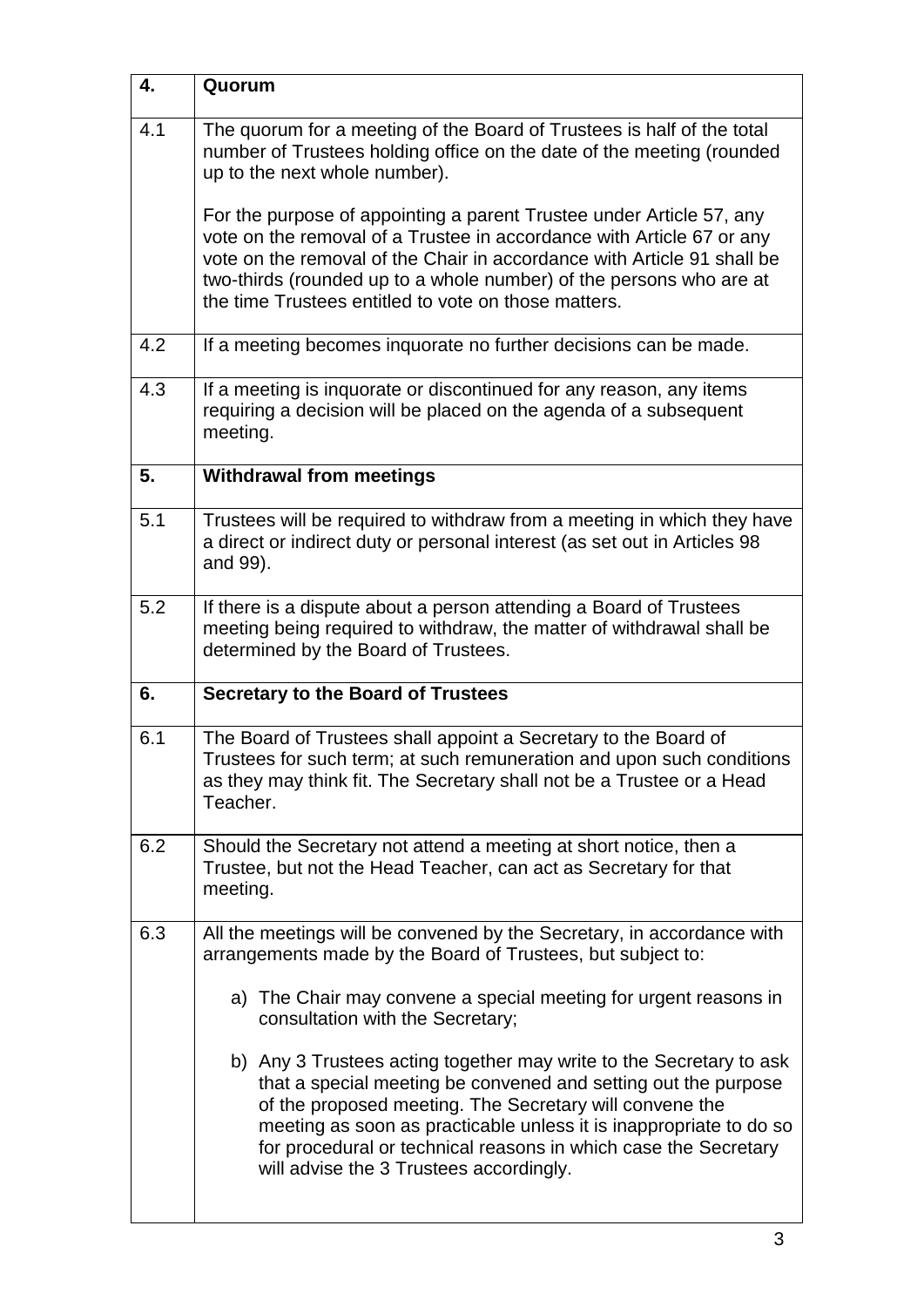| 6.4 | The Secretary can be removed as Secretary to the Board of Trustees<br>by a resolution of the Board of Trustees.                                                                                                                                                                                                                                                                            |
|-----|--------------------------------------------------------------------------------------------------------------------------------------------------------------------------------------------------------------------------------------------------------------------------------------------------------------------------------------------------------------------------------------------|
| 7.  | <b>Notice of Meetings</b>                                                                                                                                                                                                                                                                                                                                                                  |
| 7.1 | Written notice of meetings, together with the agenda, will be sent to<br>arrive seven clear days before the meeting, except where the Chair<br>calls an urgent meeting at short notice.                                                                                                                                                                                                    |
| 7.2 | Non-receipt of notice of a meeting will not invalidate the meeting.                                                                                                                                                                                                                                                                                                                        |
| 7.3 | Copy of the agenda for every meeting, the draft minutes of every such<br>meeting (if they have been approved by the Chair), the signed minutes<br>and any report, document or other paper considered will be made<br>available at the school, at all reasonable times, for inspection by<br>anyone wishing to see them (Article 121). This excludes confidential<br>items (see 13.5 & 14). |
| 7.4 | Any Trustee shall be permitted to participate in meetings of the<br>Trustees by telephone or video conference as per Article 123<br>providing at least 48 hours notice of their intention is given and<br>that Trustees have access to appropriate equipment.                                                                                                                              |
|     |                                                                                                                                                                                                                                                                                                                                                                                            |
| 8.  | Agenda                                                                                                                                                                                                                                                                                                                                                                                     |
| 8.1 | The Secretary will prepare the agenda in consultation with the Chair<br>and Head Teacher over the content.                                                                                                                                                                                                                                                                                 |
| 8.2 | Any Trustee may place an item on the agenda by writing to the<br>Secretary at least 2 weeks before the meeting. The item will be<br>included unless it is inappropriate for procedural or technical reasons.                                                                                                                                                                               |
| 8.3 | Papers that inform agenda items will be sent to Trustees with the<br>agenda to arrive seven clear days before the meeting although, in<br>exceptional circumstances, late papers might be accepted at the<br>discretion of the Chair of Trustees / Chair of Committee.                                                                                                                     |
| 9.  | <b>Late Items/Any Other Business</b>                                                                                                                                                                                                                                                                                                                                                       |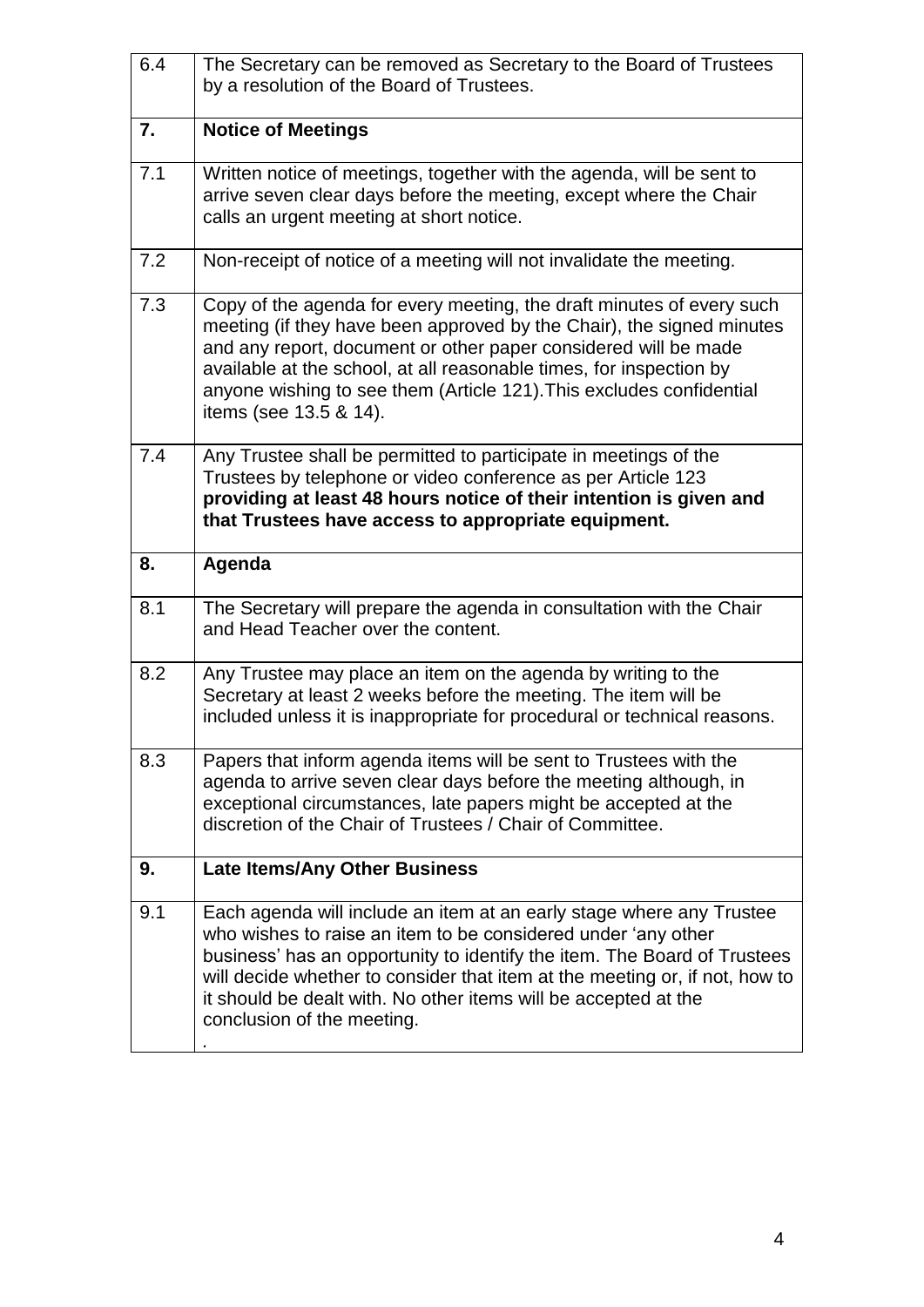| 10.  | <b>Suspension of Trustees</b>                                                                                                                                                                                                                                                                                                |
|------|------------------------------------------------------------------------------------------------------------------------------------------------------------------------------------------------------------------------------------------------------------------------------------------------------------------------------|
| 10.1 | The Board of Trustees may suspend a Trustee by resolution for all or<br>any meetings of the Board of Trustees, or of a committee, for a fixed<br>period of up to six months on one or more of the following grounds:                                                                                                         |
|      | that the Trustee, being a person paid to work at the school, is the<br>subject of disciplinary proceedings in relation to his employment;                                                                                                                                                                                    |
|      | that the Trustee is the subject of proceedings in any court or<br>$\bullet$<br>tribunal, the outcome of which may be that he is disqualified from<br>continuing to hold office as a Trustee under the articles of<br>association;                                                                                            |
|      | that the Trustee is in breach of any of the provisions of this code<br>of practice which the Board of Trustees believes has, or could,<br>bring the office of school Trustee into disrepute;                                                                                                                                 |
|      | that the Trustee has acted in a way that is inconsistent with the<br>$\bullet$<br>ethos or with the religious character of the school and has<br>brought or is likely to bring the school or the Board of Trustees or<br>his office into disrepute; or                                                                       |
|      | that the Trustee is in breach of his duty of confidentiality to the<br>$\bullet$<br>school or to any member of staff or to any pupil at the school.                                                                                                                                                                          |
| 10.2 | A resolution to suspend a Trustee from office shall not have effect<br>unless the matter is specified as an item of business on the agenda for<br>the meeting of which notice has been given in accordance with the<br>articles of association.                                                                              |
| 10.3 | Before a vote is taken on a resolution to suspend a Trustee, the<br>Trustee proposing the resolution shall at the meeting state his reasons<br>for doing so. The Trustee who is the subject of the resolution shall then<br>be given the opportunity to make a statement in response before<br>withdrawing from the meeting. |
| 10.4 | Nothing in this regulation shall be read as affecting the right of a<br>Trustee who has been suspended to receive notices of, and agendas<br>and reports or other papers, for meetings of the Board of Trustees<br>during the period of his suspension.                                                                      |
| 11.  | <b>Trustees' Expenses</b>                                                                                                                                                                                                                                                                                                    |
| 11.1 | The Board of Trustees will prepare a policy on the payment of<br>expenses of Trustees in accordance with Article 6.5.                                                                                                                                                                                                        |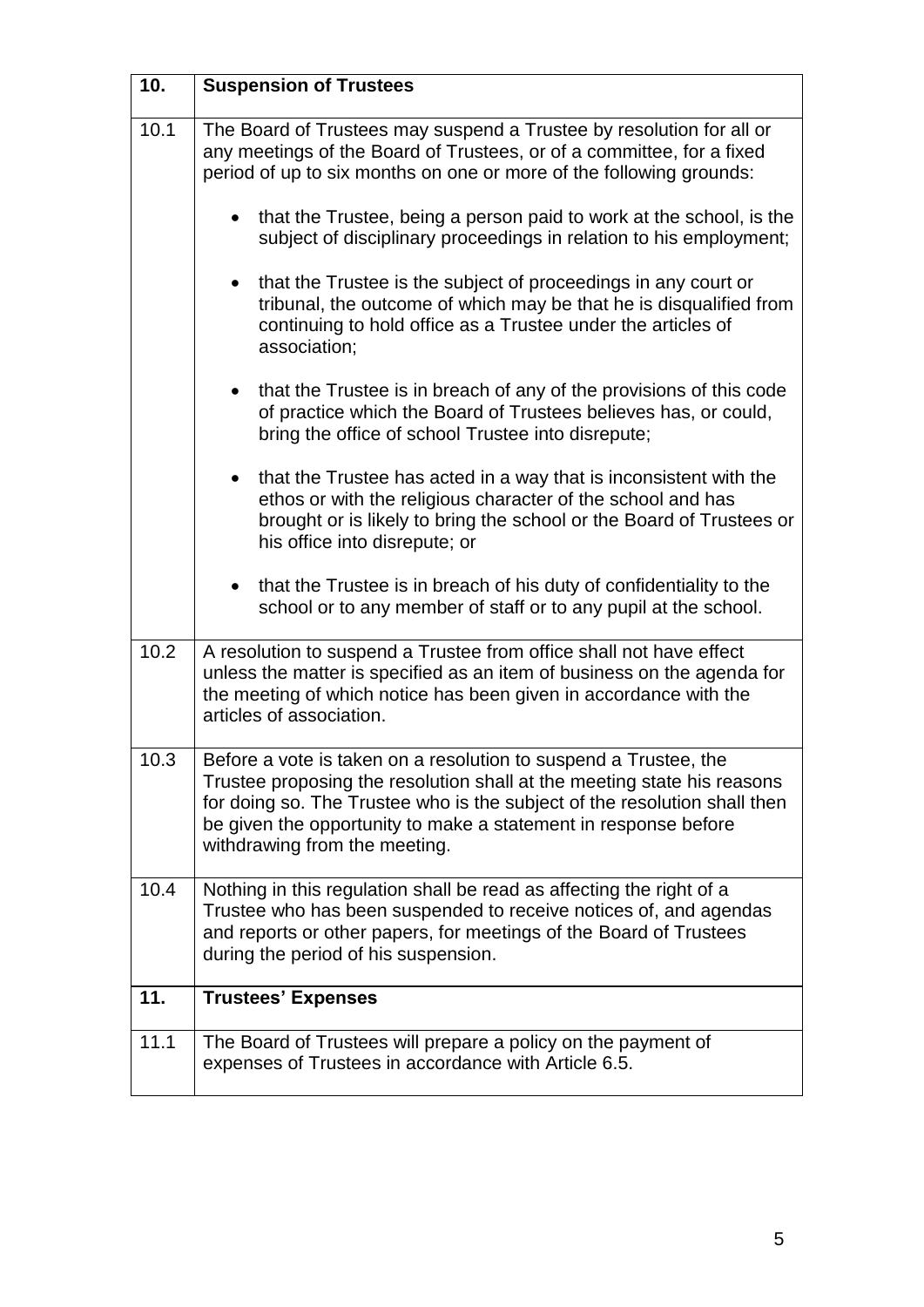| 12.  | <b>Attendance</b>                                                                                                                                                                                                                                                                                                                                                                    |
|------|--------------------------------------------------------------------------------------------------------------------------------------------------------------------------------------------------------------------------------------------------------------------------------------------------------------------------------------------------------------------------------------|
| 12.1 | A record will be kept of all persons attending a meeting of the Board of<br>Trustees or any of its committees.                                                                                                                                                                                                                                                                       |
| 12.2 | The time of arrival and/or departure of any Trustee not in attendance<br>throughout any meeting will be recorded in the minutes.                                                                                                                                                                                                                                                     |
| 12.3 | Where a Trustee sends an apology for absence with reason, the Board<br>of Trustees will decide whether to 'consent' to the absence and the<br>Secretary will record the decision in the minutes. If apologies are not<br>submitted they will deem to have not been accepted. (A copy of the<br>approved draft minutes will be sent as soon as possible to the Trustee<br>concerned.) |
|      | If a Trustee is absent without the permission of the Board of<br>Trustees from all their meetings held within a period of six months<br>he would cease to hold his office.                                                                                                                                                                                                           |
|      | The Secretary will notify the Board of Trustees when a Trustee will<br>automatically cease to be a member due to the non-attendance rules.                                                                                                                                                                                                                                           |
| 13.  | <b>Minutes of Meetings</b>                                                                                                                                                                                                                                                                                                                                                           |
| 13.1 | The minutes of meetings will be drawn up on consecutively numbered<br>loose-leaf pages, each page initialled by the person signing them as a<br>true record.                                                                                                                                                                                                                         |
| 13.2 | Action will be taken on the basis of decisions and need not await the<br>approval of the minutes of the next meeting.                                                                                                                                                                                                                                                                |
| 13.3 | Within seven days of the meeting the Secretary will send the draft<br>minutes to the Chair for checking, with copies to the Head Teacher for<br>information. Within a further 7 days, the minutes will be circulated to<br>Trustees.                                                                                                                                                 |
| 13.4 | The minutes of each meeting will be considered for approval or<br>amended at the next meeting and, once approved by the Board of<br>Trustees as a true record, will be signed and dated by the Chair.                                                                                                                                                                                |
| 13.5 | Those matters, which the Board of Trustees determines shall remain<br>confidential, will be minuted separately and such minutes will not be<br>made publicly available.                                                                                                                                                                                                              |
| 13.6 | Approved draft minutes, and subsequently the approved minutes, will<br>be made available at the school, at all reasonable times, for inspection<br>by anyone wishing to see them except for confidential items.                                                                                                                                                                      |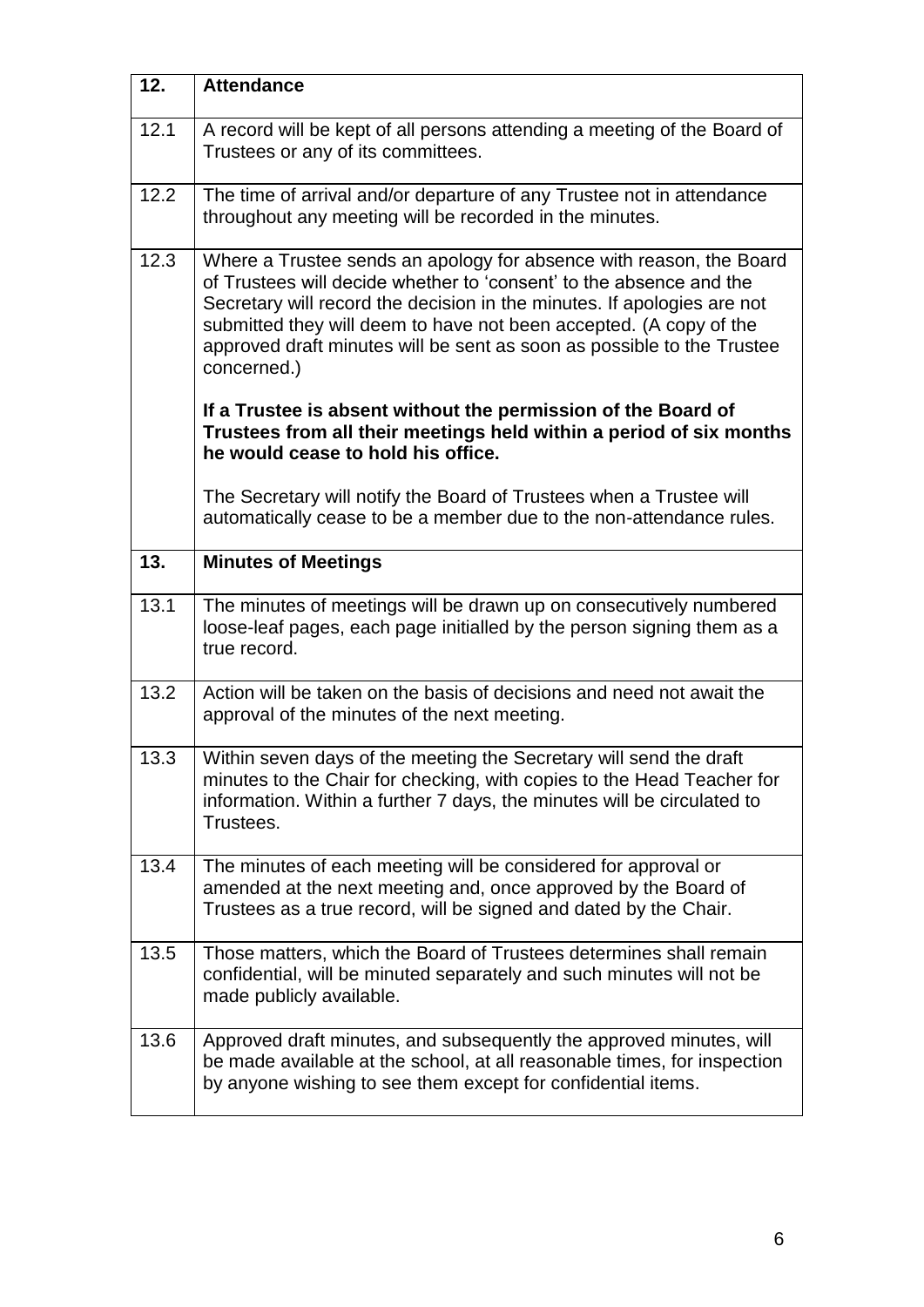| 14.  | <b>Confidentiality of Proceedings</b>                                                                                                                                                                                                                                                                                                                                  |
|------|------------------------------------------------------------------------------------------------------------------------------------------------------------------------------------------------------------------------------------------------------------------------------------------------------------------------------------------------------------------------|
| 14.1 | Details of any dispute, discussion, disagreement or voting should<br>remain confidential to those present at the meeting.                                                                                                                                                                                                                                              |
| 14.2 | All decisions reached in meetings are public unless deemed by the<br>Board of Trustees to be confidential.                                                                                                                                                                                                                                                             |
| 14.3 | Documents which are confidential will be watermarked 'Confidential'. All<br>other documents will be public documents.                                                                                                                                                                                                                                                  |
| 14.4 | Confidential matters will normally only be those which refer to the<br>personal circumstances of identifiable individuals. There may be<br>specific circumstances relating to contracts or future developments<br>which the Board of Trustees may decide should be considered<br>confidential for an initial period.                                                   |
| 15.  | <b>Correspondence</b>                                                                                                                                                                                                                                                                                                                                                  |
| 15.1 | All incoming correspondence, excluding any concerning a complaint, is<br>for the attention of the whole Board of Trustees. Significant items will be<br>presented to each meeting of the Board of Trustees, including any upon<br>which the Chair has already taken urgent action, so that the need for,<br>and the nature of, any action may be decided or confirmed. |
| 15.2 | The Board of Trustees will determine by resolution who should write<br>letters on behalf of the Board of Trustees.                                                                                                                                                                                                                                                     |
| 15.3 | All correspondence should be addressed to the Secretary of the Board<br>of Trustees or the Chair.                                                                                                                                                                                                                                                                      |
| 16.  | <b>Information and Advice</b>                                                                                                                                                                                                                                                                                                                                          |
| 16.1 | The Head Teacher has a statutory duty to keep the Board of Trustees<br>fully informed, and will present a written report to each termly meeting<br>of the Board of Trustees.                                                                                                                                                                                           |
| 16.2 | Where important information required by the Board of Trustees is given<br>orally, it will be recorded in the minutes in appropriate detail.                                                                                                                                                                                                                            |
| 16.3 | Where information required by the Board of Trustees is not readily<br>available, reasonable time will be given for its production.                                                                                                                                                                                                                                     |
| 16.4 | All Trustees should have a working knowledge of the Governance<br>Handbook (January 2017 or later) and the Academies Financial<br>Handbook (2018 or later).                                                                                                                                                                                                            |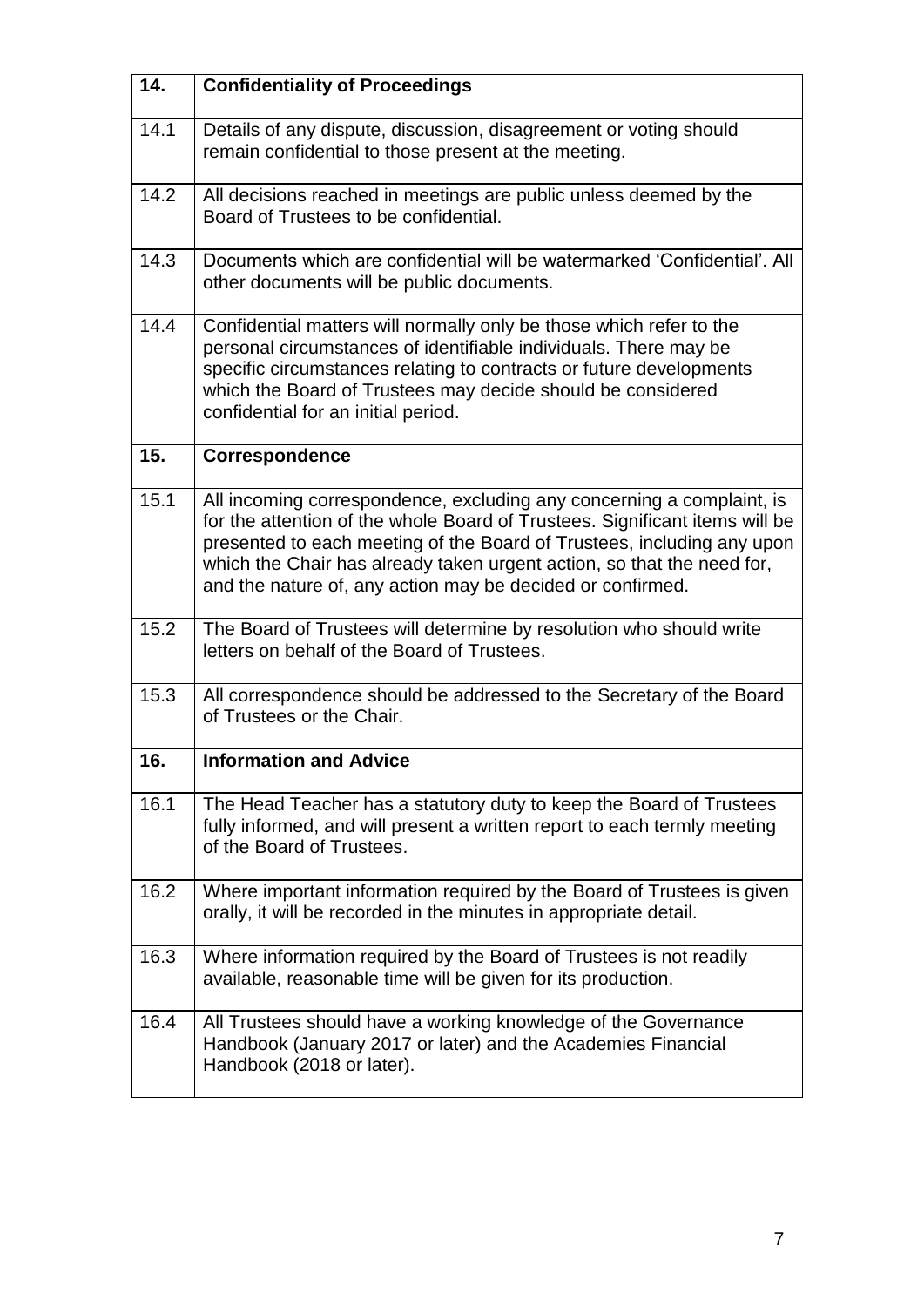| 17.  | <b>Discussion and Debate</b>                                                                                                                                                                                                                                                               |
|------|--------------------------------------------------------------------------------------------------------------------------------------------------------------------------------------------------------------------------------------------------------------------------------------------|
| 17.1 | The Chair will ensure that meetings are run effectively, focusing on<br>priorities and making the best use of time available and ensuring that all<br>Trustees enjoy equality of opportunity to express their views.                                                                       |
| 17.2 | The Board of Trustees will receive, and may debate at the discretion of<br>the Chair, decisions on matters that it has delegated to a committee or<br>individual. Decisions will be recorded in the minutes.                                                                               |
| 17.3 | Recommendations received from working groups will be recorded in the<br>minutes, together with any related Board of Trustees resolution.                                                                                                                                                   |
| 18.  | <b>Decision Making</b>                                                                                                                                                                                                                                                                     |
| 18.1 | Members of the Board of Trustees recognise that all decisions must be<br>made by the Board of Trustees unless an individual or a committee has<br>been delegated to deal with a specific issue.                                                                                            |
| 18.2 | All matters are decided by a majority of the votes of the Trustees<br>present and every Trustee has one vote. This includes any Trustees<br>participating by video or telephone link. In the event of a tie, the Chair<br>has a casting or second vote.                                    |
| 18.3 | Voting in the election of the Chair or Vice-Chair where there is a contest<br>will be held by secret ballot. Otherwise voting will ordinarily be by show<br>of hands, unless one or more Trustees request a secret ballot. There is<br>no second or casting vote in the election of Chair. |
| 18.4 | Decisions of the Board of Trustees are binding upon all its members.                                                                                                                                                                                                                       |
| 18.5 | Decisions of the Board of Trustees may only be amended or rescinded<br>at a subsequent meeting of the Board of Trustees when the proposal to<br>amend or rescind appears as a specific agenda item.                                                                                        |
| 19.  | <b>Urgent Action</b>                                                                                                                                                                                                                                                                       |
| 19.1 | The Chair or in his/her absence the Vice-Chair, has the authority to<br>take urgent action between meetings where:                                                                                                                                                                         |
|      | a delay in dealing with matter would be seriously detrimental to<br>the interest of the school, a pupil, his/her parents, or a member<br>of staff;                                                                                                                                         |
|      | a meeting could not be called in sufficient time to deal with the<br>matter.                                                                                                                                                                                                               |
| 19.2 | The Chair cannot take action on matters which cannot be delegated or<br>on matters which cannot be delegated to an individual.                                                                                                                                                             |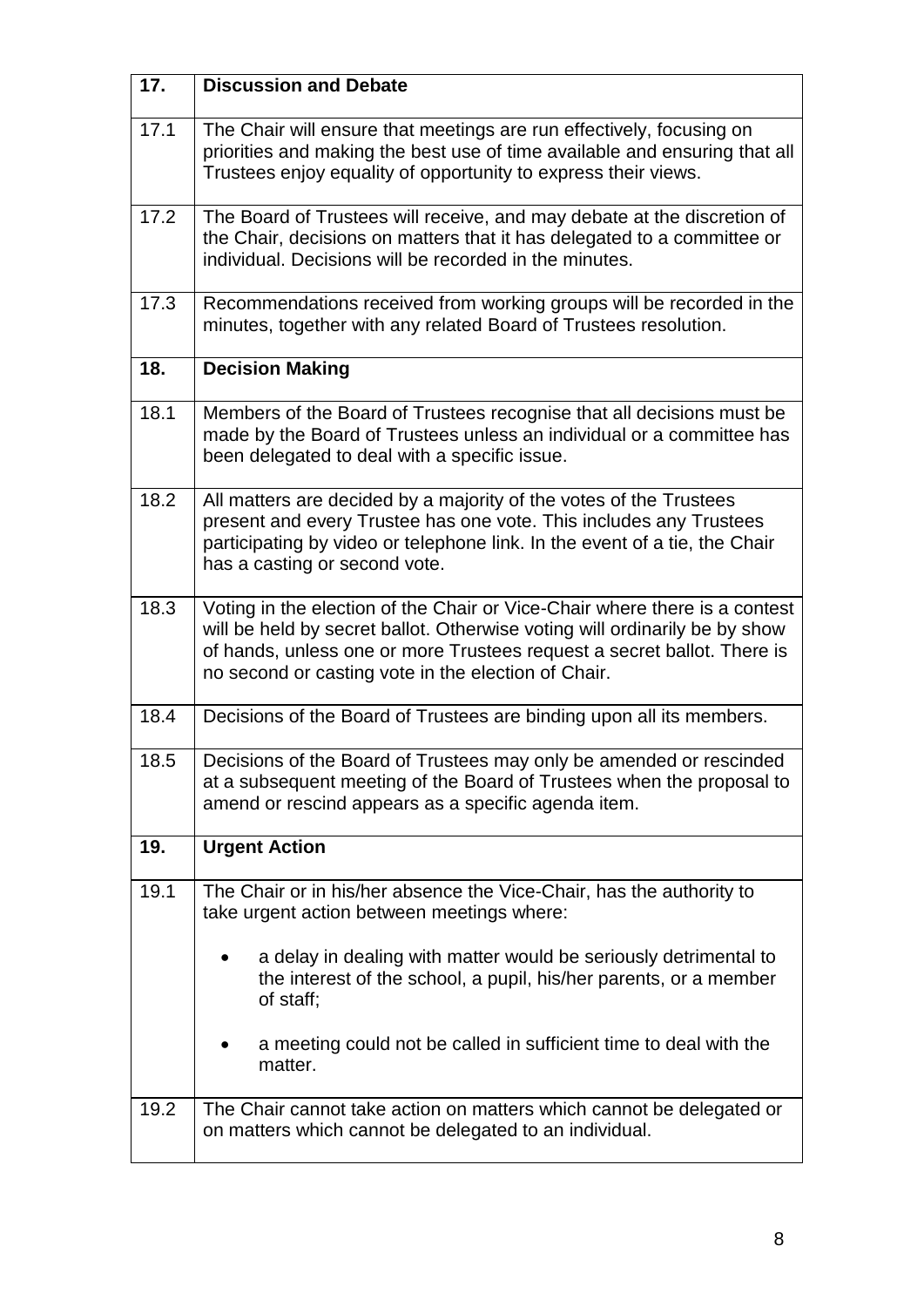| 19.3 | If the Chair takes any urgent action between meetings, the facts will be<br>reported to the next meeting of the Board of Trustees.                                                                                                                                                                                                                                                       |
|------|------------------------------------------------------------------------------------------------------------------------------------------------------------------------------------------------------------------------------------------------------------------------------------------------------------------------------------------------------------------------------------------|
| 20.  | <b>Public Statements</b>                                                                                                                                                                                                                                                                                                                                                                 |
| 20.1 | Public statement on behalf of the Board of Trustees will be made only<br>by the Chair or those delegated to make them.                                                                                                                                                                                                                                                                   |
| 21.  | <b>Access to Meetings of the Board of Trustees</b>                                                                                                                                                                                                                                                                                                                                       |
| 21.1 | Apart from Trustees, the only people entitled to attend a meeting of the<br>Board of Trustees are the Head Teacher, the Secretary to the Board of<br>Trustees and, where appropriate, Associate Members.                                                                                                                                                                                 |
| 21.2 | Associate Members may be required to leave a meeting where matters<br>of a confidential nature relating to an individual staff member or pupil<br>are discussed.                                                                                                                                                                                                                         |
| 21.3 | When the Head Teacher is absent, the deputy Head Teacher will attend<br>in his/her place but will have no vote unless appointed as acting Head<br>Teacher in the long-term absence of the Head Teacher.                                                                                                                                                                                  |
| 21.4 | The Board of Trustees will decide who, other than those entitled to<br>attend, may be admitted to a meeting and which of its meetings, if any,<br>will be open to parents/the public.                                                                                                                                                                                                    |
| 21.5 | If the meeting is to be opened to parents/the public reasonable notice<br>will be given.                                                                                                                                                                                                                                                                                                 |
| 21.7 | The Board of Trustees can require any non-Trustee present at a<br>meeting to leave at any time.                                                                                                                                                                                                                                                                                          |
| 22.  | <b>Pecuniary and Personal Interest</b>                                                                                                                                                                                                                                                                                                                                                   |
| 22.2 | The Board of Trustees will create annually a register of business<br>interest of its members in the form of consecutively numbered loose-<br>leaf sheets, each sheet being completed and signed by the relevant<br>Trustee. This is the responsibility of the Secretary to the Board of<br>Trustees. This should be available at the school and on the school<br>website for inspection. |
| 22.2 | Trustees will draw attention as appropriate to any pecuniary or other<br>personal interest, whether that interest has previously been registered<br>or not.                                                                                                                                                                                                                              |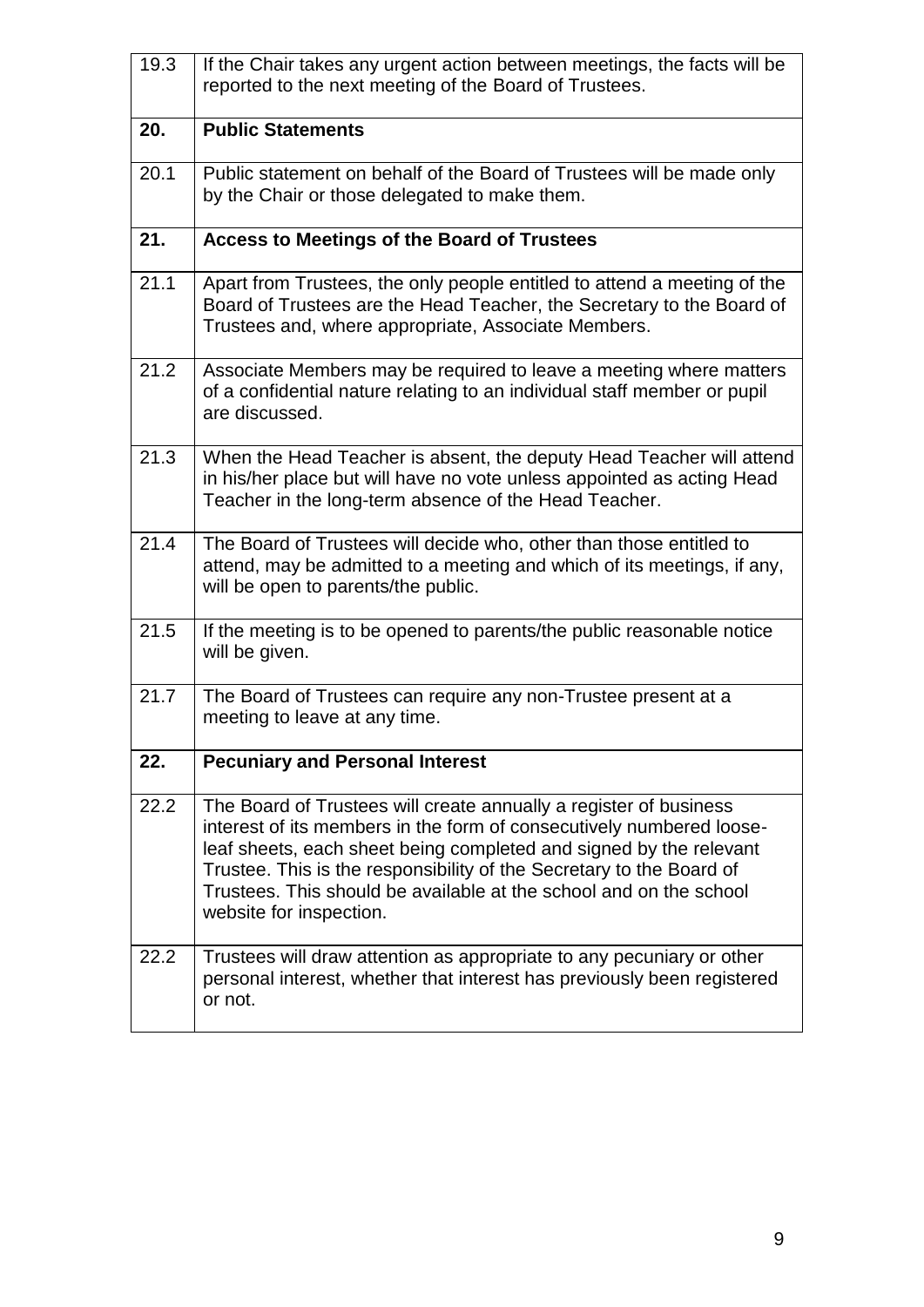| 22.3 | Anyone who is ordinarily entitled to attend Board of Trustees or<br>committee meetings (that is Trustees, members of committees,<br>Associate Members or Head Teachers) must withdraw and not vote on<br>the issue if:             |
|------|------------------------------------------------------------------------------------------------------------------------------------------------------------------------------------------------------------------------------------|
|      | there could be conflict between the interest of that person and<br>the interests of the Board of Trustees; or                                                                                                                      |
|      | where a fair hearing must be given and there is reasonable<br>doubt about the individual's ability to act impartially on any<br>matter.                                                                                            |
| 22.4 | When a committee is considering:                                                                                                                                                                                                   |
|      | disciplinary action against an employee or against a pupil;                                                                                                                                                                        |
|      | a matter arising from an alleged incident involving a pupil, a<br>Trustee who has declared a personal interest may attend the<br>meeting to give evidence if he/she has made relevant<br>accusations, or is a witness in the case. |
| 23.  | <b>Complaints and Staff Discipline</b>                                                                                                                                                                                             |
| 23.1 | The Board of Trustees will establish procedures for dealing with general<br>and curriculum complaints.                                                                                                                             |
| 23.2 | The Board of Trustees will establish procedures for dealing with staff<br>discipline matters and staff grievances.                                                                                                                 |
| 23.3 | The Board of Trustees has its own complaints policy, which is available<br>on request.                                                                                                                                             |
| 24.  | <b>Delegation of Functions</b>                                                                                                                                                                                                     |
| 24.1 | The Board of Trustees stresses that no action may be taken by an<br>individual Trustee unless authority to do so has been delegated<br>formally by resolution of the Board of Trustees.                                            |
| 24.2 | In order to ensure the most efficient use of time and resources, and in<br>some cases to ensure absolute property, the Board of Trustees will:                                                                                     |
|      | delegate work to committees with the power to make decisions<br>on behalf of the Board of Trustees;                                                                                                                                |
|      | delegate work to individual members of the Board of Trustees<br>and/or the Head Teacher;                                                                                                                                           |
|      | set up working groups to provide information and/or make<br>recommendations to the Board of Trustees.                                                                                                                              |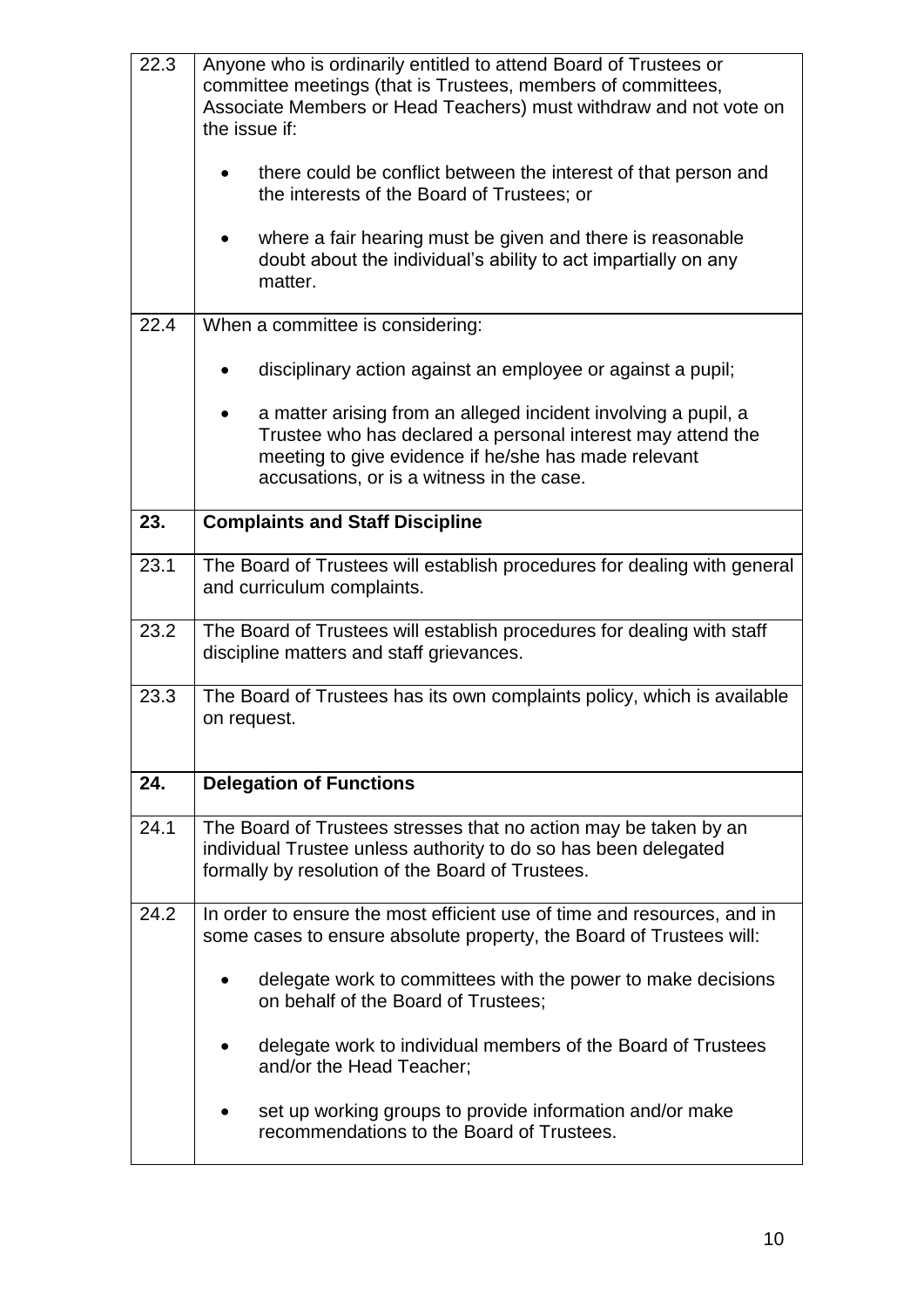| 24.3 | The arrangements for delegating functions will be reviewed annually by<br>the full Board of Trustees.                                                                                  |
|------|----------------------------------------------------------------------------------------------------------------------------------------------------------------------------------------|
| 24.4 | In delegating functions to individuals, the Board of Trustees will have<br>regard to Article 102 and 103.                                                                              |
| 25.  | <b>Committees</b>                                                                                                                                                                      |
| 25.1 | Committees, if any, will have delegated authority to make decisions on<br>behalf of the Board of Trustees strictly in accordance with the terms of<br>delegations.                     |
| 25.2 | When establishing committees the Board of Trustees will ensure<br>compliance with the Articles and will:                                                                               |
|      | determine the membership (including non-Trustees where<br>permitted and appropriate);<br>appoint the Chair of each committee annually;<br>establish and record terms of reference;     |
|      | review the terms of reference annually;<br>$\bullet$<br>decide whether or not to confer voting rights on any or all non-<br>$\bullet$<br>Trustees;                                     |
|      | allow the committees to determine their own timetables within<br>given limits;                                                                                                         |
|      | determine arrangements for reporting back;<br>review the need for, and the membership of, committees<br>$\bullet$<br>annually.                                                         |
| 25.3 | The Board of Trustees will establish committees for the following<br>purposes:                                                                                                         |
|      | Finance, Facilities Management, Audit & Risk Committee<br><b>Personnel Committee</b>                                                                                                   |
|      | <b>Admissions Committee</b>                                                                                                                                                            |
|      | <b>Staff Discipline &amp; Dismissal Committee</b><br><b>Complaints Committee</b>                                                                                                       |
|      | Pay Committee<br>$\bullet$                                                                                                                                                             |
|      | Head Teacher's performance management panel<br>$\bullet$                                                                                                                               |
|      | <b>Pupil Discipline (exclusions) Committee</b><br>$\bullet$<br><b>Appeals Committee</b>                                                                                                |
| 25.4 | The Head Teacher has the right to attend any committee meetings<br>subject to the statutory rules on withdrawal.                                                                       |
| 25.5 | All committees and individuals with delegated powers will report in<br>writing to the next meeting of the Board of Trustees about any<br>decisions made or action taken (Article 103). |
| 25.6 | All committees with delegated powers will keep formal minutes, and<br>copies will be presented to the next meeting of the Board of Trustees.                                           |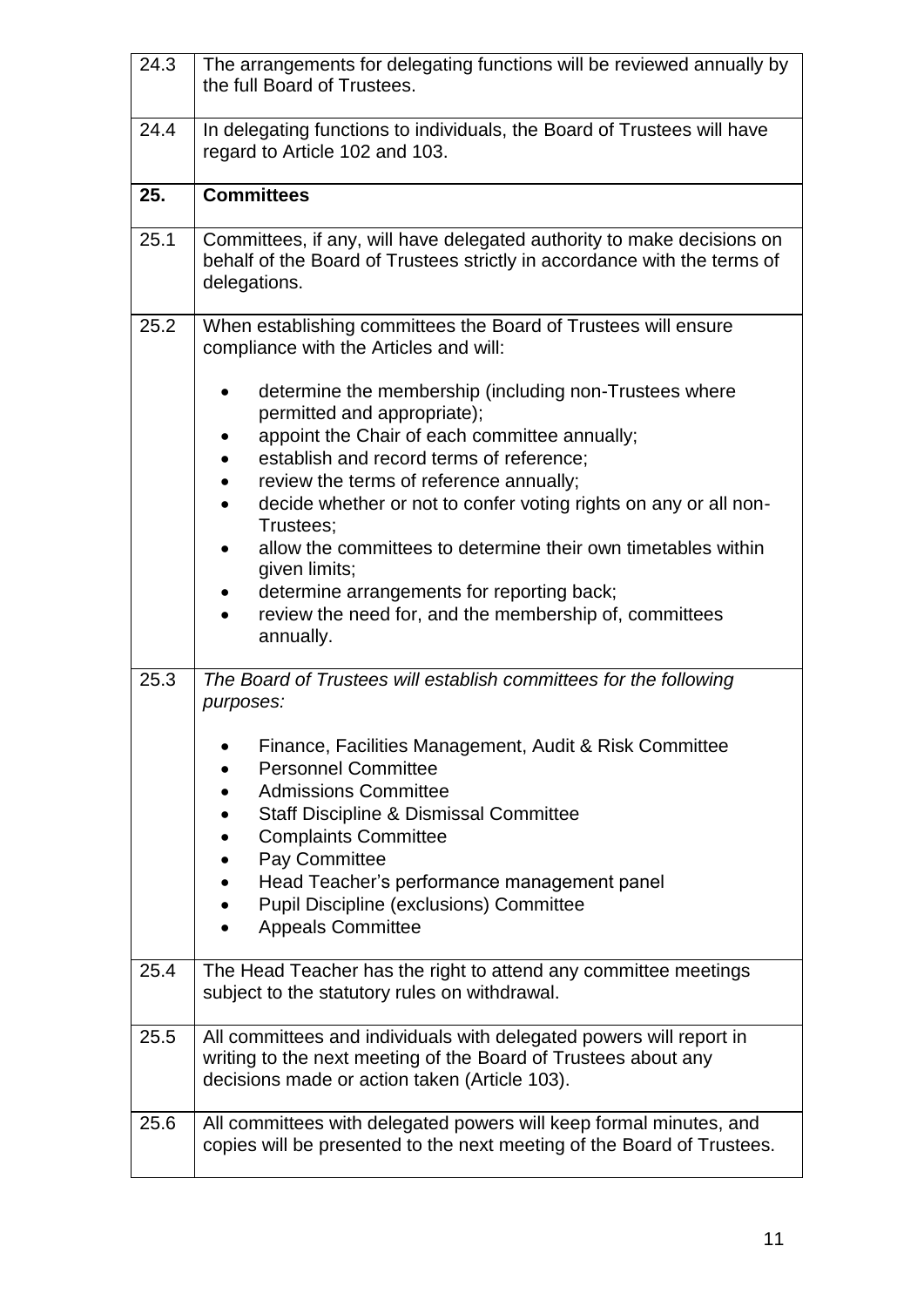| 25.7 | All meetings of committees will be secretaryed by the Secretary to the<br>Board of Trustees.                                                                                                                                                                                                                                                                                                                                                              |
|------|-----------------------------------------------------------------------------------------------------------------------------------------------------------------------------------------------------------------------------------------------------------------------------------------------------------------------------------------------------------------------------------------------------------------------------------------------------------|
| 26.  | <b>Working Groups</b>                                                                                                                                                                                                                                                                                                                                                                                                                                     |
| 26.1 | In establishing working groups the Board of Trustees will:                                                                                                                                                                                                                                                                                                                                                                                                |
|      | determine their purpose;                                                                                                                                                                                                                                                                                                                                                                                                                                  |
|      | determine the membership, including non-Trustees, and the<br>method of appointing the Chair;                                                                                                                                                                                                                                                                                                                                                              |
|      | allow working groups to determine their own timetables within<br>given limits;                                                                                                                                                                                                                                                                                                                                                                            |
|      | determine procedures for reporting back.                                                                                                                                                                                                                                                                                                                                                                                                                  |
| 26.2 | The Head Teacher has the right to attend any meeting of any working<br>group.                                                                                                                                                                                                                                                                                                                                                                             |
| 26.3 | Working groups established for specific purposes will be discontinued<br>when their work has been completed.                                                                                                                                                                                                                                                                                                                                              |
| 26.4 | All working groups will present a report, including recommendations<br>where appropriate, to the next meeting of the Board of Trustees.                                                                                                                                                                                                                                                                                                                   |
| 27.  | <b>Safeguarding Pupils</b>                                                                                                                                                                                                                                                                                                                                                                                                                                |
|      | The Academy shall comply with the requirements of the Education<br>(Independent School Standards) (England) Regulations 2014 (or such<br>other regulations as may for the time being be applicable) in relation to<br>carrying out enhanced criminal records checks, obtaining enhanced<br>criminal records certificates and making any further checks, as required<br>and appropriate for individual Trustees and the Chair of the Board of<br>Trustees. |
| 28.  | <b>Code of Conduct</b>                                                                                                                                                                                                                                                                                                                                                                                                                                    |
|      | Every Trustee will be required to sign the Code of Conduct declaration<br>at first appointment and each subsequent year of appointment at the<br>(autumn) term meeting.                                                                                                                                                                                                                                                                                   |
| 29.  | <b>Disqualification of Trustees</b>                                                                                                                                                                                                                                                                                                                                                                                                                       |
|      | Articles 69 - 81 cover the conditions under which a Trustee is<br>disqualified. These include disqualification if a Trustee is absent without<br>permission from all meetings held within six-month period and Trustees<br>resolve that the office should be vacated.                                                                                                                                                                                     |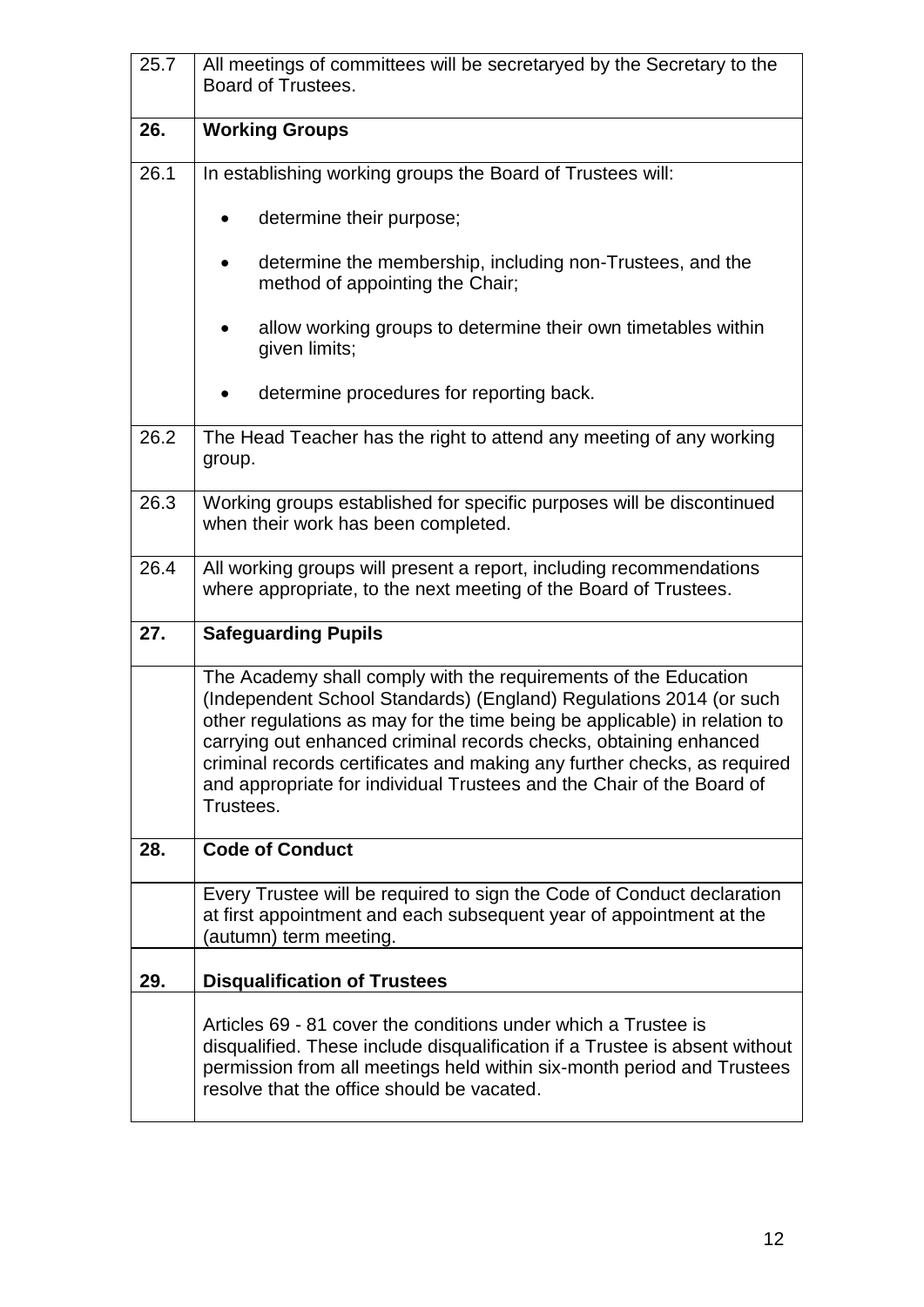| 30.  | <b>Board of Trustees Structure</b>                                                                                                                                                                                                                                                                                                         |
|------|--------------------------------------------------------------------------------------------------------------------------------------------------------------------------------------------------------------------------------------------------------------------------------------------------------------------------------------------|
| 30.1 | The composition and structure of the Board of Trustees and the term of<br>office for each category of Trustee is set out in the Articles of<br>Association. This should be reviewed on an annual basis.                                                                                                                                    |
| 30.2 | The number of Trustees will be a minimum of three.                                                                                                                                                                                                                                                                                         |
| 31.  | <b>Appointment of Trustees</b>                                                                                                                                                                                                                                                                                                             |
| 31.1 | No more than one third of the Trustees shall be employees of the<br>Academy Trust.                                                                                                                                                                                                                                                         |
| 31.2 | The Head Teacher shall be treated for all purposes as being an ex-<br>officio.                                                                                                                                                                                                                                                             |
| 31.3 | The Trustees shall approve procedure for election/appointment of<br>parent and staff Trustees.                                                                                                                                                                                                                                             |
| 31.5 | The Secretary of State may appoint additional Trustees subject to<br>Article 60 to 64.                                                                                                                                                                                                                                                     |
| 31.6 | Term of office for any Trustee shall be 4 years subject to them<br>remaining eligible to be a particular type of Trustee. Any Trustee may<br>be re-appointed or re-elected.                                                                                                                                                                |
| 31.7 | All Trustees will demonstrate commitment to continual development of<br>their knowledge and skills and keep themselves up to date. This will<br>include their ability to understand and interpret educational and<br>financial data.                                                                                                       |
| 31.8 | All Trustees in the interest of openness and transparency will have their<br>full names, date of appointment, terms of office, role on the Board of<br>Trustees, attendance record, relevant personal and pecuniary interests,<br>category of Trustee and the Body responsible for their appointment<br>published on the school's website. |
| 32.  | <b>Annual Report and Annual Return</b>                                                                                                                                                                                                                                                                                                     |
| 32.1 | The Trustees shall prepare:<br>an annual report to be submitted to the Secretary of State by 31<br>December each year;                                                                                                                                                                                                                     |
|      | a Companies House annual return by 31 December each year.                                                                                                                                                                                                                                                                                  |
| 33.  | <b>Influenced Company Status</b>                                                                                                                                                                                                                                                                                                           |
| 33.1 | The Board of Trustees should consider Articles 136 to 141 before<br>appointing a Local Authority Associated Person.                                                                                                                                                                                                                        |